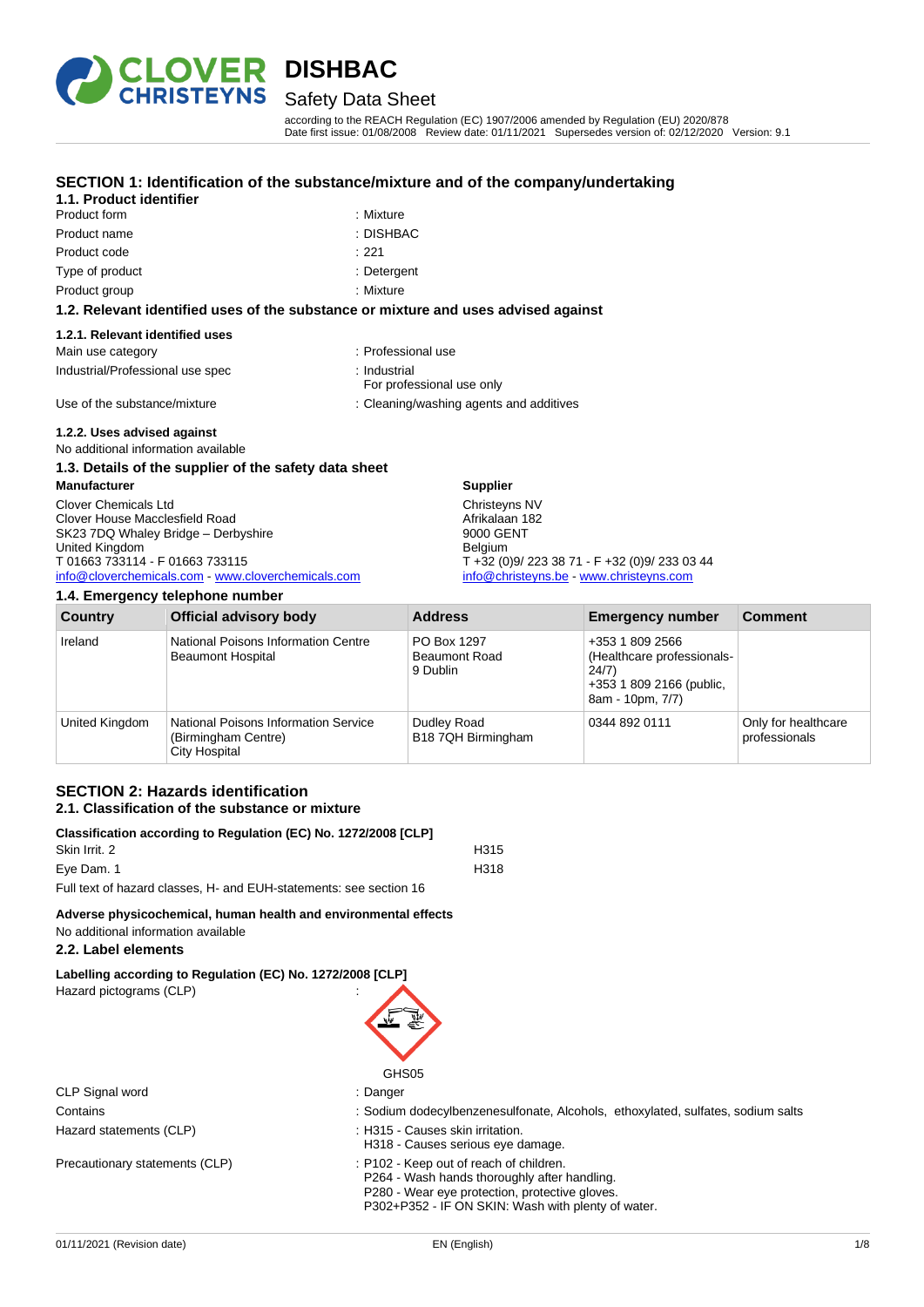# Safety Data Sheet

according to the REACH Regulation (EC) 1907/2006 amended by Regulation (EU) 2020/878

| P332+P313 - If skin irritation occurs: Get medical advice/attention.                 |
|--------------------------------------------------------------------------------------|
| P305+P351+P338 - IF IN EYES: Rinse cautiously with water for several minutes. Remove |
| contact lenses, if present and easy to do. Continue rinsing.                         |
| P337+P313 - If eye irritation persists: Get medical advice/attention.                |
|                                                                                      |

EUH-statements : EUH208 - Contains 1,2-benzisothiazol-3(2H)-one (BIT). May produce an allergic reaction.

### **2.3. Other hazards**

This substance/mixture does not meet the PBT criteria of REACH regulation, annex XIII

This substance/mixture does not meet the vPvB criteria of REACH regulation, annex XIII

Contains no PBT/vPvB substances ≥ 0.1% assessed in accordance with REACH Annex XIII

| <b>Component</b>                                      |                                                                                        |
|-------------------------------------------------------|----------------------------------------------------------------------------------------|
| Alcohols, ethoxylated, sulfates, sodium salts (68891- | This substance/mixture does not meet the PBT criteria of REACH regulation, annex XIII  |
| $38-3)$                                               | This substance/mixture does not meet the vPvB criteria of REACH regulation, annex XIII |

The mixture does not contain substance(s) included in the list established in accordance with Article 59(1) of REACH for having endocrine disrupting properties, or is not identified as having endocrine disrupting properties in accordance with the criteria set out in Commission Delegated Regulation (EU) 2017/2100 or Commission Regulation (EU) 2018/605

# **SECTION 3: Composition/information on ingredients**

**3.1. Substances**

Not applicable

| 3.2. Mixtures |  |
|---------------|--|
|               |  |

| <b>Name</b>                                   | <b>Product identifier</b>                                                                                | $\%$      | <b>Classification according to</b><br><b>Regulation (EC) No. 1272/2008</b><br>[CLP]                                        |
|-----------------------------------------------|----------------------------------------------------------------------------------------------------------|-----------|----------------------------------------------------------------------------------------------------------------------------|
| Sodium dodecylbenzenesulfonate                | CAS-no: 25155-30-0<br>Einecs nr: 246-680-4<br>REACH-no: 01-2119565112-<br>48                             | $10 - 30$ | Acute Tox. 4 (Oral), H302<br>Skin Irrit. 2, H315<br>Eye Dam. 1, H318                                                       |
| Alcohols, ethoxylated, sulfates, sodium salts | CAS-no: 68891-38-3<br>Einecs nr: 500-234-8<br>REACH-no: 01-2119488639-<br>16                             | $1 - 3$   | Skin Irrit. 2. H315<br>Eye Dam. 1, H318<br>Aquatic Chronic 3, H412                                                         |
| 1,2-benzisothiazol-3(2H)-one (BIT)            | CAS-no: 2634-33-5<br>Einecs nr: 220-120-9<br>EG annex nr: 613-088-00-6<br>REACH-no: 01-2120761540-<br>60 | < 0.1     | Acute Tox. 4 (Oral), H302<br>Skin Irrit. 2, H315<br>Eye Dam. 1, H318<br>Skin Sens. 1, H317<br>Aquatic Acute 1, H400 (M=10) |

|  | <b>Specific concentration limits:</b> |  |
|--|---------------------------------------|--|
|  |                                       |  |

| <b>Name</b>                                   | <b>Product identifier</b>                                                                                | <b>Specific concentration limits</b>                              |  |  |
|-----------------------------------------------|----------------------------------------------------------------------------------------------------------|-------------------------------------------------------------------|--|--|
| Alcohols, ethoxylated, sulfates, sodium salts | CAS-no: 68891-38-3<br>Einecs nr: 500-234-8<br>REACH-no: 01-2119488639-<br>16                             | ( 5 ≤C < 10) Eye Irrit. 2, H319<br>(10 ≤C < 100) Eye Dam. 1, H318 |  |  |
| 1,2-benzisothiazol-3(2H)-one (BIT)            | CAS-no: 2634-33-5<br>Einecs nr: 220-120-9<br>EG annex nr: 613-088-00-6<br>REACH-no: 01-2120761540-<br>60 | $(0.05 \leq C < 100)$ Skin Sens. 1, H317                          |  |  |

Full text of H- and EUH-statements: see section 16

#### **SECTION 4: First aid measures 4.1. Description of first aid measures**

| 7. Description or mot ald measures<br>General advice | : Never give anything by mouth to an unconscious person. If you feel unwell, seek medical                                                                          |
|------------------------------------------------------|--------------------------------------------------------------------------------------------------------------------------------------------------------------------|
|                                                      | advice (show the label where possible).                                                                                                                            |
| Inhalation                                           | : Allow affected person to breathe fresh air. Allow the victim to rest.                                                                                            |
| Skin contact                                         | : Wash skin with plenty of water.                                                                                                                                  |
| Eye contact                                          | : Rinse cautiously with water for several minutes. Remove contact lenses, if present and<br>easy to do. Continue rinsing. Immediately call a POISON CENTER/doctor. |
| Ingestion                                            | : Rinse mouth. Do NOT induce vomiting. Obtain emergency medical attention.                                                                                         |
|                                                      |                                                                                                                                                                    |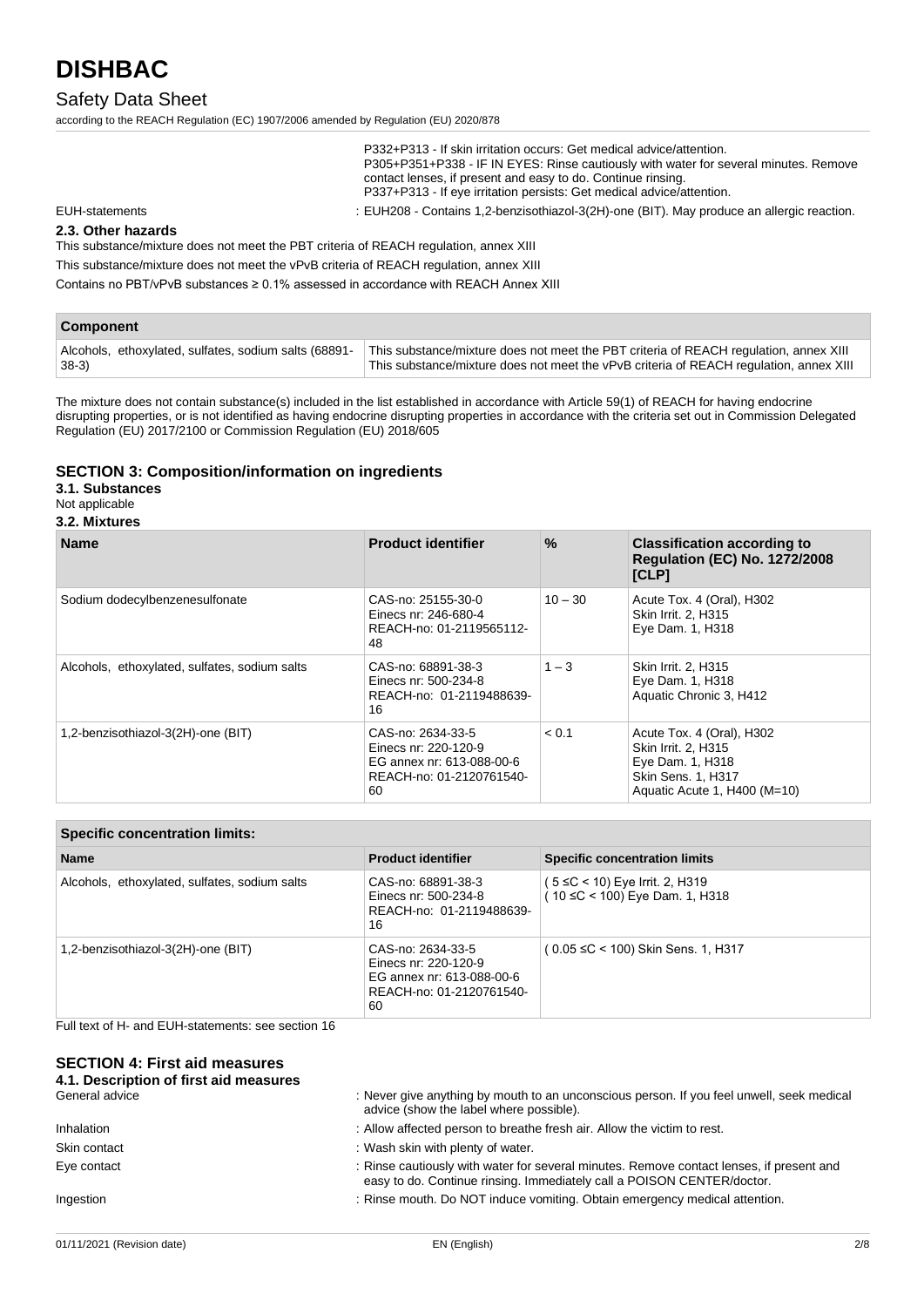# Safety Data Sheet

to the REACH Regulation (EC) 1907/2006 amended by Regulation (EU) 2020/878

| according to the KLACH Kegulation (LC) 1907/2000 amended by Kegulation (LO) 2020/070                                                      |                                                                                                                                                                                                        |
|-------------------------------------------------------------------------------------------------------------------------------------------|--------------------------------------------------------------------------------------------------------------------------------------------------------------------------------------------------------|
| 4.2. Most important symptoms and effects, both acute and delayed<br>Acute effects skin                                                    | : Causes skin irritation. Red skin.                                                                                                                                                                    |
| Acute effects eyes                                                                                                                        | : Causes serious eye damage. Redness.                                                                                                                                                                  |
| Acute effects oral route                                                                                                                  | : May cause irritation to the digestive tract.                                                                                                                                                         |
| 4.3. Indication of any immediate medical attention and special treatment needed<br>No additional information available                    |                                                                                                                                                                                                        |
| <b>SECTION 5: Firefighting measures</b><br>5.1. Extinguishing media<br>Suitable extinguishing media                                       | : Water.                                                                                                                                                                                               |
| 5.2. Special hazards arising from the substance or mixture<br>Hazardous decomposition products in case of fire                            | : Toxic fumes may be released. Carbon dioxide. Carbon monoxide.                                                                                                                                        |
| 5.3. Advice for firefighters                                                                                                              |                                                                                                                                                                                                        |
| Firefighting instructions                                                                                                                 | : Use water spray or fog for cooling exposed containers. Exercise caution when fighting any<br>chemical fire. Prevent fire fighting water from entering the environment.                               |
| Protection during firefighting                                                                                                            | : Do not enter fire area without proper protective equipment, including respiratory protection.                                                                                                        |
| <b>SECTION 6: Accidental release measures</b><br>6.1. Personal precautions, protective equipment and emergency procedures                 |                                                                                                                                                                                                        |
| 6.1.1. For non-emergency personnel<br><b>Emergency procedures</b>                                                                         | : Evacuate unnecessary personnel.                                                                                                                                                                      |
| 6.1.2. For emergency responders                                                                                                           |                                                                                                                                                                                                        |
| Protective equipment                                                                                                                      | : Equip cleanup crew with proper protection.                                                                                                                                                           |
| <b>Emergency procedures</b>                                                                                                               | : Ventilate area.                                                                                                                                                                                      |
| 6.2. Environmental precautions<br>Prevent entry to sewers and public waters. Notify authorities if liquid enters sewers or public waters. |                                                                                                                                                                                                        |
| 6.3. Methods and material for containment and cleaning up<br>Methods for cleaning up                                                      | : Soak up spills with inert solids, such as clay or diatomaceous earth as soon as possible.<br>Collect spillage. Store away from other materials.                                                      |
| 6.4. Reference to other sections<br>See Section 8. Exposure controls and personal protection.                                             |                                                                                                                                                                                                        |
| <b>SECTION 7: Handling and storage</b><br>7.1. Precautions for safe handling<br>Precautions for safe handling                             | : Wash hands and other exposed areas with mild soap and water before eating, drinking or<br>smoking and when leaving work. Provide good ventilation in process area to prevent<br>formation of vapour. |
| Hygiene measures                                                                                                                          | : Wash hands, forearms and face thoroughly after handling.                                                                                                                                             |
| 7.2. Conditions for safe storage, including any incompatibilities                                                                         |                                                                                                                                                                                                        |
| Storage conditions                                                                                                                        | : Keep container tightly closed.                                                                                                                                                                       |
| Packaging materials                                                                                                                       | : polyethylene. stainless steel.                                                                                                                                                                       |
| 7.3. Specific end use(s)<br>No additional information available                                                                           |                                                                                                                                                                                                        |
| <b>SECTION 8: Exposure controls/personal protection</b><br>8.1. Control parameters                                                        |                                                                                                                                                                                                        |

# **8.1.1 National occupational exposure and biological limit values**

No additional information available

#### **8.1.2. Recommended monitoring procedures**

No additional information available

# **8.1.3. Air contaminants formed**

No additional information available

### **8.1.4. DNEL and PNEC**

No additional information available

### **8.1.5. Control banding**

No additional information available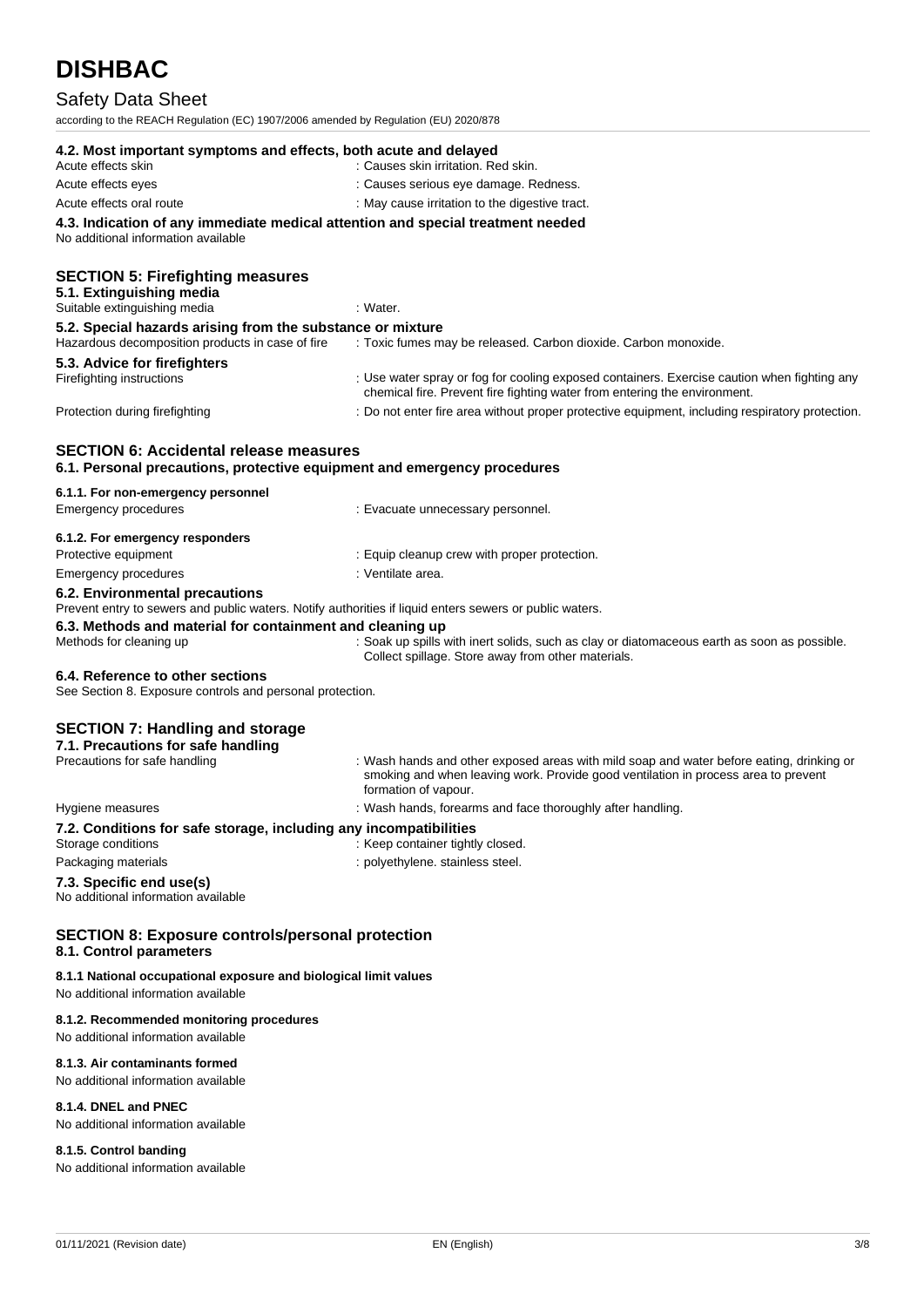# Safety Data Sheet

according to the REACH Regulation (EC) 1907/2006 amended by Regulation (EU) 2020/878

### **8.2. Exposure controls**

### **8.2.1. Appropriate engineering controls**

No additional information available

### **8.2.2. Personal protection equipment**

**Personal protective equipment:**

Avoid all unnecessary exposure.

**Personal protective equipment symbol(s):**



#### **8.2.2.1. Eye and face protection**

**Eye protection:** Chemical goggles or safety glasses

### **8.2.2.2. Skin protection**

**Hand protection:**

Wear protective gloves.

**8.2.2.3. Respiratory protection** No additional information available

**8.2.2.4. Thermal hazards** No additional information available

**8.2.3. Environmental exposure controls**

### **Other information:**

Do not eat, drink or smoke during use.

# **SECTION 9: Physical and chemical properties**

# **9.1. Information on basic physical and chemical properties**

| Physical state                                  | : Liguid                    |
|-------------------------------------------------|-----------------------------|
| Colour                                          | : Green.                    |
| Physical state/form                             | : Liquid.                   |
| Odour                                           | : odourless.                |
| Odour threshold                                 | : Not available             |
| Melting point/range                             | : 0 °C                      |
| Freezing point                                  | : Not available             |
| Boiling point/Boiling range                     | : 100 $^{\circ}$ C          |
| Flammability                                    | : Non flammable.            |
| <b>Explosive limits</b>                         | : Not available             |
| Lower explosion limit                           | : Not available             |
| Upper explosion limit                           | : Not available             |
| Flash point                                     | : Not available             |
| Autoignition temperature                        | : Not available             |
| Decomposition temperature                       | : Not available             |
| рH                                              | $: 9 - 9.5$                 |
| Viscosity, kinematic                            | : Not available             |
| Viscosity, dynamic                              | : 350 cP at 20 $^{\circ}$ C |
| Solubility                                      | : Soluble in water.         |
| Partition coefficient n-octanol/water (Log Kow) | : Not available             |
| Vapour pressure                                 | : Not available             |
| Vapour pressure at 50 °C                        | : Not available             |
| Density                                         | : Not available             |
| Relative density                                | : 1.026                     |
| Relative vapour density at 20 °C                | : Not available             |
| Particle characteristics                        | : Not applicable            |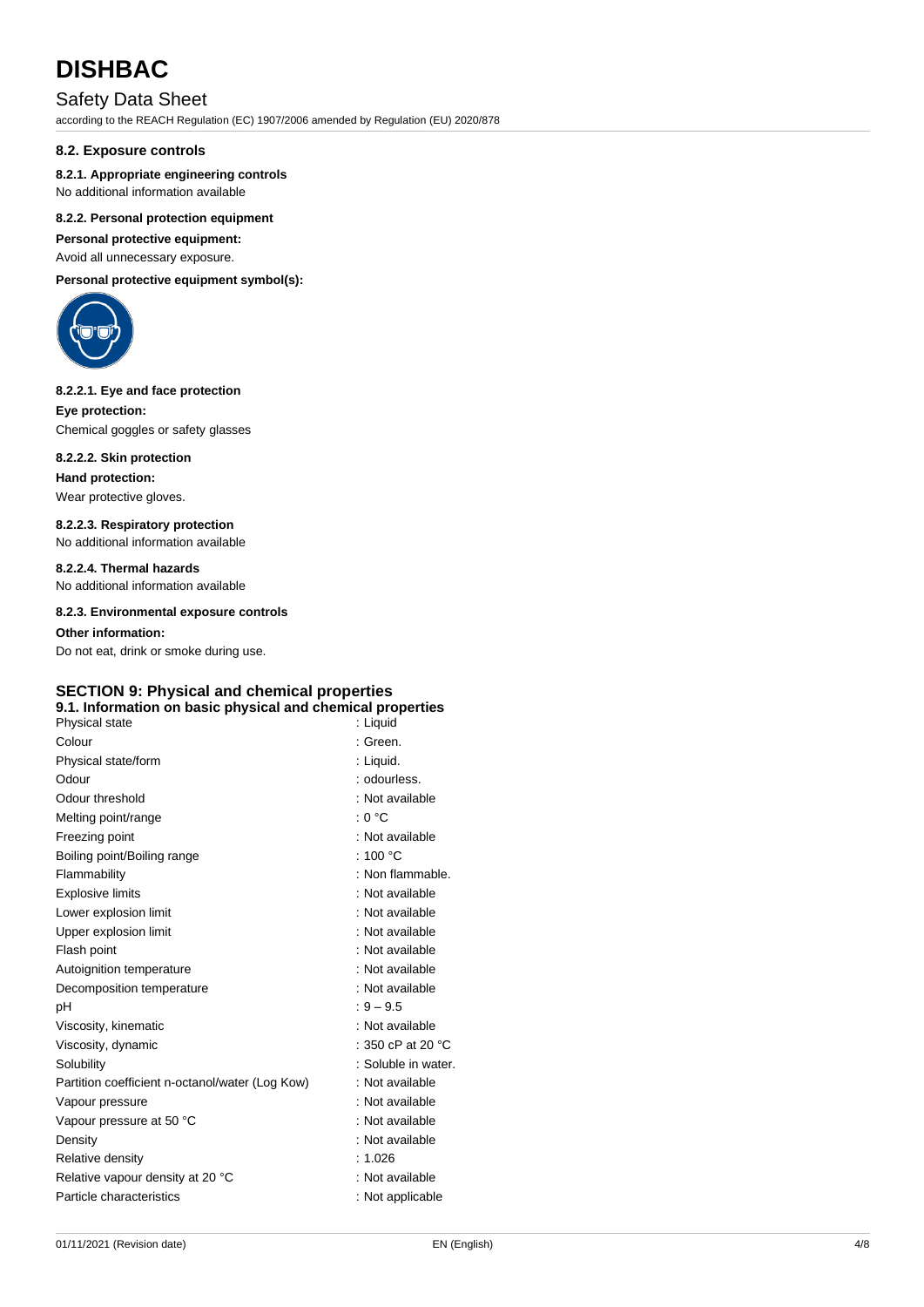# Safety Data Sheet

according to the REACH Regulation (EC) 1907/2006 amended by Regulation (EU) 2020/878

# **9.2. Other information**

# **9.2.1. Information with regard to physical hazard classes**

No additional information available

# **9.2.2. Other safety characteristics**

VOC content : 0 g/l

# **SECTION 10: Stability and reactivity**

#### **10.1. Reactivity**

- No additional information available **10.2. Chemical stability** Stable under normal conditions.
- **10.3. Possibility of hazardous reactions** No dangerous reactions known under normal conditions of use.

# **10.4. Conditions to avoid**

# No additional information available

**10.5. Incompatible materials**

# No additional information available

**10.6. Hazardous decomposition products**

fume. Carbon monoxide. Carbon dioxide.

# **SECTION 11: Toxicological information**

**11.1. Information on hazard classes as defined in Regulation (EC) No 1272/2008** Acute toxicity (oral) : Not classified

| Acult which wildly          | . TVUL UIQOOIIIGU |
|-----------------------------|-------------------|
| Acute toxicity (dermal)     | : Not classified  |
| Acute toxicity (inhalation) | : Not classified  |

| Alcohols, ethoxylated, sulfates, sodium salts (68891-38-3)                     |                                                                    |  |
|--------------------------------------------------------------------------------|--------------------------------------------------------------------|--|
| LD50 oral rat                                                                  | > 4100 mg/kg OCDE 401                                              |  |
| LD50 dermal rat                                                                | > 2000 mg/kg OCDE 402                                              |  |
| 1,2-benzisothiazol-3(2H)-one (BIT) (2634-33-5)                                 |                                                                    |  |
| LD50 oral                                                                      | 490 mg/kg bodyweight                                               |  |
| LD50 dermal rat                                                                | 2000 mg/kg bodyweight                                              |  |
| Skin corrosion/irritation                                                      | : Causes skin irritation.<br>$pH: 9 - 9.5$                         |  |
| Serious eye damage/irritation                                                  | : Causes serious eye damage.<br>$pH: 9 - 9.5$                      |  |
| Respiratory or skin sensitisation                                              | : Not classified                                                   |  |
| Additional information                                                         | : Based on available data, the classification criteria are not met |  |
| Germ cell mutagenicity                                                         | : Not classified                                                   |  |
| Additional information                                                         | : Based on available data, the classification criteria are not met |  |
| Carcinogenicity                                                                | : Not classified                                                   |  |
| Additional information                                                         | : Based on available data, the classification criteria are not met |  |
| Reproductive toxicity                                                          | : Not classified                                                   |  |
| Additional information                                                         | : Based on available data, the classification criteria are not met |  |
| STOT-single exposure                                                           | : Not classified                                                   |  |
| Additional information                                                         | : Based on available data, the classification criteria are not met |  |
| STOT-repeated exposure                                                         | : Not classified                                                   |  |
| Additional information                                                         | : Based on available data, the classification criteria are not met |  |
| Aspiration hazard                                                              | : Not classified                                                   |  |
| Additional information                                                         | : Based on available data, the classification criteria are not met |  |
| 11.2. Information on other hazards                                             |                                                                    |  |
| 11.2.1. Endocrine disrupting properties<br>No additional information available |                                                                    |  |
| $A \wedge A \wedge A$                                                          |                                                                    |  |

#### **11.2.2. Other information**

Potential adverse human health effects and symptoms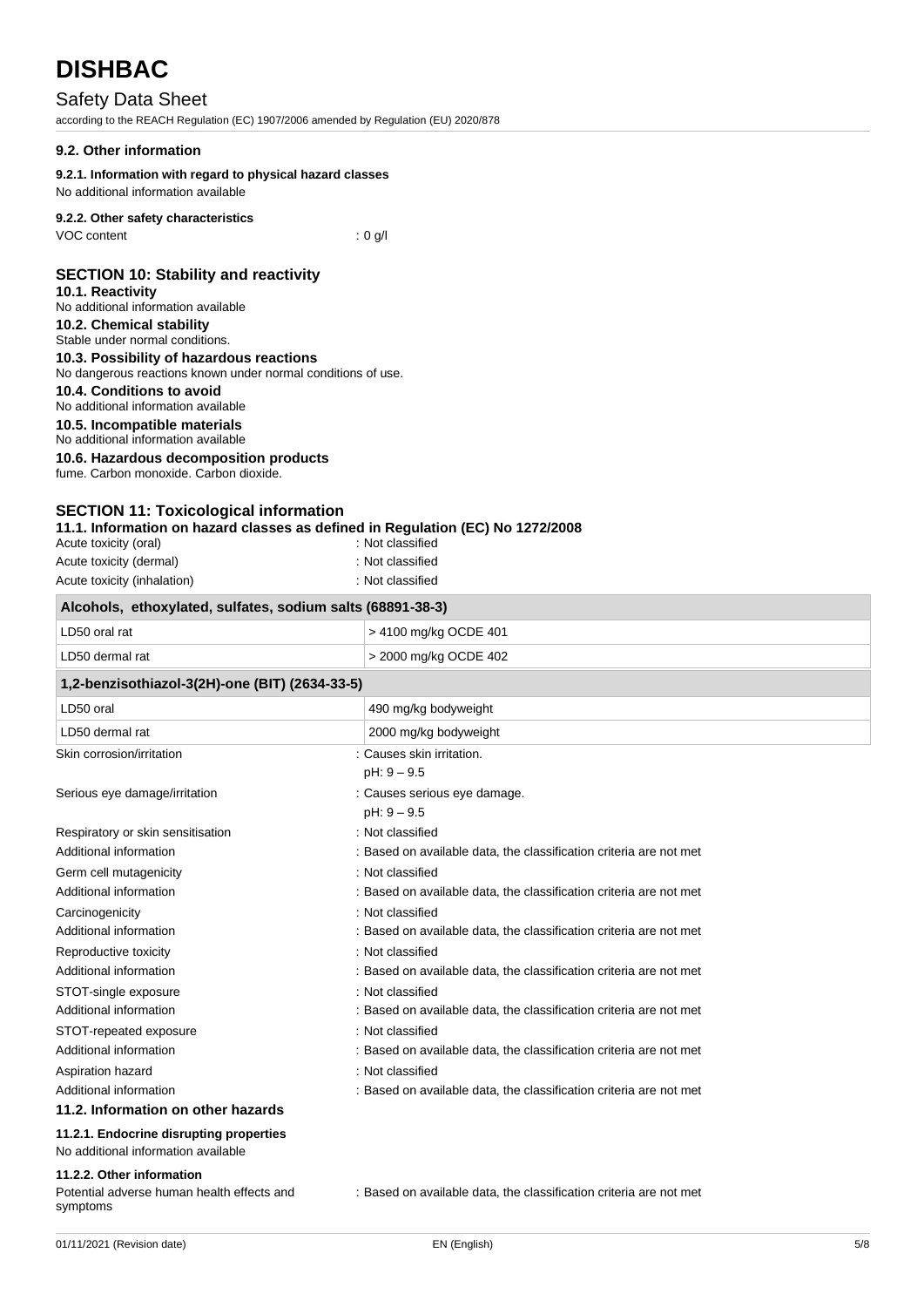# Safety Data Sheet

according to the REACH Regulation (EC) 1907/2006 amended by Regulation (EU) 2020/878

| <b>SECTION 12: Ecological information</b><br>12.1. Toxicity<br>Hazardous to the aquatic environment, short-term<br>(acute) | : Not classified                                                                                                       |                                                                                                                                                                                                                                                                                        |
|----------------------------------------------------------------------------------------------------------------------------|------------------------------------------------------------------------------------------------------------------------|----------------------------------------------------------------------------------------------------------------------------------------------------------------------------------------------------------------------------------------------------------------------------------------|
| Hazardous to the aquatic environment, long-term<br>(chronic)<br>Not rapidly degradable                                     | : Not classified                                                                                                       |                                                                                                                                                                                                                                                                                        |
| Alcohols, ethoxylated, sulfates, sodium salts (68891-38-3)                                                                 |                                                                                                                        |                                                                                                                                                                                                                                                                                        |
| LC50 - Fish [1]                                                                                                            | 7.1 mg/l OCDE 203                                                                                                      |                                                                                                                                                                                                                                                                                        |
| EC50 - Crustacea [1]                                                                                                       | $7.2$ mg/l                                                                                                             |                                                                                                                                                                                                                                                                                        |
| EC50 72h - Algae [1]                                                                                                       | $27.7 \text{ mg/l}$                                                                                                    |                                                                                                                                                                                                                                                                                        |
| 1,2-benzisothiazol-3(2H)-one (BIT) (2634-33-5)                                                                             |                                                                                                                        |                                                                                                                                                                                                                                                                                        |
| LC50 - Fish [1]                                                                                                            | $1.3$ mg/l                                                                                                             |                                                                                                                                                                                                                                                                                        |
| EC50 - Crustacea [1]                                                                                                       | $2.94$ mg/l                                                                                                            |                                                                                                                                                                                                                                                                                        |
| ErC50 algae                                                                                                                | $0.084$ mg/l                                                                                                           |                                                                                                                                                                                                                                                                                        |
| NOEC chronic fish                                                                                                          | 0.74 mg/l                                                                                                              |                                                                                                                                                                                                                                                                                        |
| NOEC chronic crustacea                                                                                                     | $0.7$ mg/l                                                                                                             |                                                                                                                                                                                                                                                                                        |
| NOEC chronic algae                                                                                                         | $0.043$ mg/l                                                                                                           |                                                                                                                                                                                                                                                                                        |
| 12.2. Persistence and degradability                                                                                        |                                                                                                                        |                                                                                                                                                                                                                                                                                        |
| <b>DISHBAC</b>                                                                                                             |                                                                                                                        |                                                                                                                                                                                                                                                                                        |
| Persistence and degradability                                                                                              | to support this assertion are held at the disposal of the competent authorities of the<br>of a detergent manufacturer. | Biodegradable. The surfactant(s) contained in this preparation complies (comply) with the<br>biodegradability criteria as laid down in Regulation (EC) No. 648/2004 on detergents. Data<br>Member States and will be made available to them, at their direct request or at the request |
| Alcohols, ethoxylated, sulfates, sodium salts (68891-38-3)                                                                 |                                                                                                                        |                                                                                                                                                                                                                                                                                        |
| Persistence and degradability                                                                                              | Readily biodegradable, according to appropriate OECD test.                                                             |                                                                                                                                                                                                                                                                                        |
| 12.3. Bioaccumulative potential                                                                                            |                                                                                                                        |                                                                                                                                                                                                                                                                                        |
| <b>DISHBAC</b>                                                                                                             |                                                                                                                        |                                                                                                                                                                                                                                                                                        |
| Bioaccumulative potential                                                                                                  | No bioaccumulation.                                                                                                    |                                                                                                                                                                                                                                                                                        |
| 12.4. Mobility in soil<br>No additional information available<br>12.5. Results of PBT and vPvB assessment                  |                                                                                                                        |                                                                                                                                                                                                                                                                                        |
| <b>DISHBAC</b>                                                                                                             |                                                                                                                        |                                                                                                                                                                                                                                                                                        |
| This substance/mixture does not meet the PBT criteria of REACH regulation, annex XIII                                      |                                                                                                                        |                                                                                                                                                                                                                                                                                        |
| This substance/mixture does not meet the vPvB criteria of REACH regulation, annex XIII                                     |                                                                                                                        |                                                                                                                                                                                                                                                                                        |
| 12.6. Endocrine disrupting properties<br>No additional information available                                               |                                                                                                                        |                                                                                                                                                                                                                                                                                        |
| 12.7. Other adverse effects<br>Additional information                                                                      | : Avoid release to the environment.                                                                                    |                                                                                                                                                                                                                                                                                        |
| <b>SECTION 13: Disposal considerations</b><br>13.1. Waste treatment methods<br>Product/Packaging disposal recommendations  | : Dispose in a safe manner in accordance with local/national regulations.                                              |                                                                                                                                                                                                                                                                                        |
| Waste / unused products                                                                                                    | : Avoid release to the environment.                                                                                    |                                                                                                                                                                                                                                                                                        |
| <b>SECTION 14: Transport information</b><br>In accordance with ADR / IMDG / IATA                                           |                                                                                                                        |                                                                                                                                                                                                                                                                                        |
| <b>ADR</b>                                                                                                                 | <b>IMDG</b>                                                                                                            | <b>IATA</b>                                                                                                                                                                                                                                                                            |

| ADR                          | <b>IMDG</b>   | IAIA          |
|------------------------------|---------------|---------------|
| 14.1. UN number or ID number |               |               |
| Not regulated                | Not regulated | Not regulated |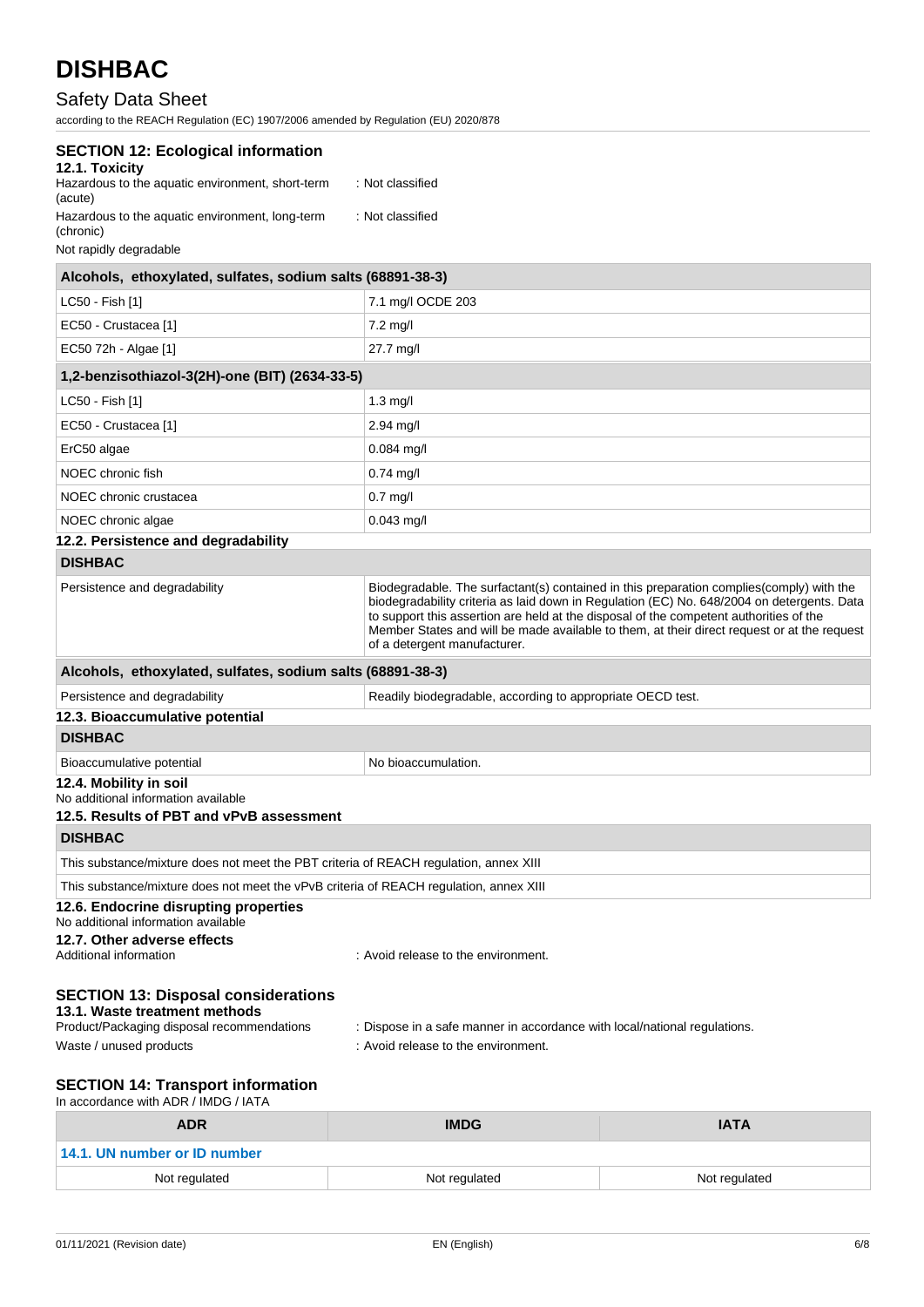# Safety Data Sheet

according to the REACH Regulation (EC) 1907/2006 amended by Regulation (EU) 2020/878

| <b>ADR</b>                             | <b>IMDG</b>   | <b>IATA</b>   |
|----------------------------------------|---------------|---------------|
| 14.2. UN proper shipping name          |               |               |
| Not regulated                          | Not regulated | Not regulated |
| 14.3. Transport hazard class(es)       |               |               |
| Not regulated                          | Not regulated | Not regulated |
| 14.4. Packing group                    |               |               |
| Not regulated                          | Not regulated | Not regulated |
| <b>14.5. Environmental hazards</b>     |               |               |
| Not regulated                          | Not regulated | Not regulated |
| No supplementary information available |               |               |

**14.6. Special precautions for user**

# **Overland transport**

Not regulated

#### **Transport by sea**

Not regulated

#### **Air transport**

Not regulated

#### **14.7. Maritime transport in bulk according to IMO instruments**

Not applicable

# **SECTION 15: Regulatory information**

### **15.1. Safety, health and environmental regulations/legislation specific for the substance or mixture**

#### **15.1.1. EU-Regulations**

Contains no REACH substances with Annex XVII restrictions

Contains no substance on the REACH candidate list

Contains no REACH Annex XIV substances

Contains no substance subject to Regulation (EU) No 649/2012 of the European Parliament and of the Council of 4 July 2012 concerning the export and import of hazardous chemicals.

Contains no substance subject to Regulation (EU) No 2019/1021 of the European Parliament and of the Council of 20 June 2019 on persistent organic pollutants

Contains no substance subject to REGULATION (EU) No 1005/2009 OF THE EUROPEAN PARLIAMENT AND OF THE COUNCIL of 16 September 2009 on substances that deplete the ozone layer.

Contains no substance subject to Regulation (EU) 2019/1148 of the European Parliament and of the Council of 20 June 2019 on the marketing and use of explosives precursors.

VOC content : 0 g/l

| Detergent Regulation (648/2004/EC): Labelling of contents: |               |  |
|------------------------------------------------------------|---------------|--|
| <b>Component</b>                                           | $\frac{9}{6}$ |  |
| anionic surfactants                                        | $5 - 15%$     |  |
| amphoteric surfactants                                     | $< 5\%$       |  |
| <b>BENZISOTHIAZOLINONE</b>                                 |               |  |

Contains no substance subject to Regulation (EC) 273/2004 of the European Parliament and of the Council of 11 February 2004 on the manufacture and the placing on market of certain substances used in the illicit manufacture of narcotic drugs and psychotropic substances.

#### **15.1.2. National regulations**

No additional information available

#### **15.2. Chemical safety assessment**

No chemical safety assessment has been carried out